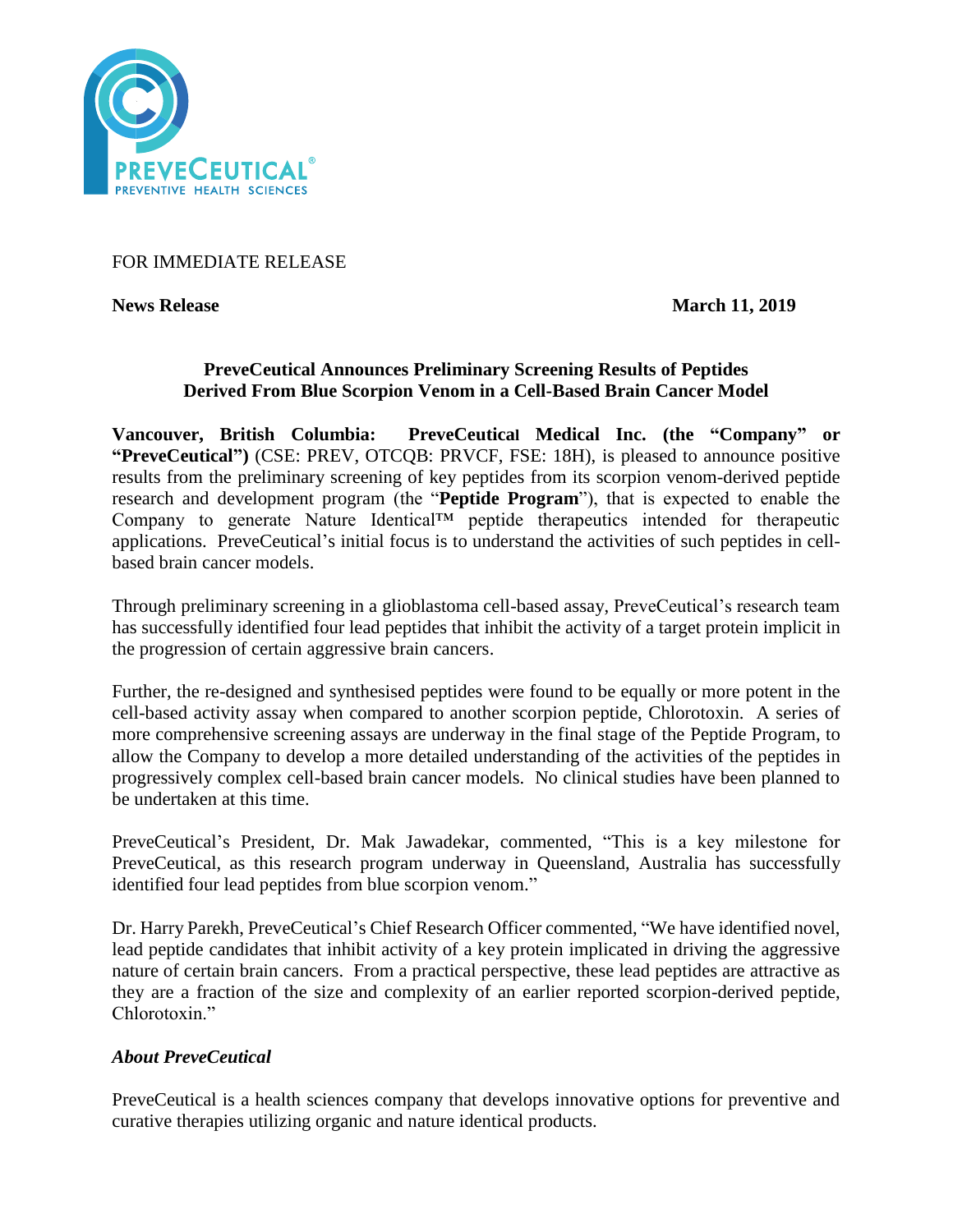PreveCeutical aims to be a leader in preventive health sciences and currently has five research and development programs, including: dual gene therapy for curative and prevention therapies for diabetes and obesity; the soluble gel drug delivery program; Nature Identical™ peptides for treatment of various ailments; non-addictive analgesic peptides as a replacement to the highly addictive analgesics such as morphine, fentanyl and oxycodone; and a therapeutic product for treating athletes who suffer from concussions (mild traumatic brain injury).

PreveCeutical sells CELLB9®, an Immune System Booster. CELLB9® is an oral solution containing polarized and potentiated essential minerals extracted from a novel peptide obtained from Caribbean Blue Scorpion venom. This product is available on the Company's website.

For more information about PreveCeutical, please visit www.PreveCeutical.com, follow us on Twitter: http://twitter.com/PreveCeuticals and Facebook: www.facebook.com/PreveCeutical.

### *On Behalf of the Board of Directors*

*"Stephen Van Deventer"* Chairman and CEO

### *For further information, please contact:*

Deanna Kress Director of Corporate Communications & Investor Relations +1-778-999-6063 deanna@PreveCeutical.com

#### *Forward-Looking Statements:*

This news release contains forward-looking statements and forward-looking information (collectively, "forwardlooking statements") within the meaning of applicable Canadian and U.S. securities legislation, including the United States *Private Securities Litigation Reform Act of 1995*. All statements in this news release that are not purely historical are forward-looking statements and include any statements regarding beliefs, plans, expectations and orientations regarding the future including, without limitation, the ability of the Company to generate Nature Identical™ peptide therapeutics for therapeutic applications, to develop a more detailed understanding of the activities of the peptides in complex cell-based brain cancer models and the Company's anticipated business plans and its prospect of success in executing its proposed plans. Often, but not always, forward-looking statements can be identified by words such as "will", "pro forma", "plans", "expects", "may", "should", "budget", "schedules", "estimates", "forecasts", "intends", "anticipates", "believes", "potential", "proposes" or variations of such words including negative variations thereof and phrases that refer to certain actions, events or results that may, could, would, might or will occur or be taken or achieved. Actual results could differ from those projected in any forward-looking statements due to numerous factors including risks and uncertainties relating to the inability of the Company, to, among other things, obtain any required governmental, regulatory or stock exchange approvals, permits, consents or authorizations required, including Canadian Securities Exchange acceptance of any planned future activities, commercialise any therapeutics from the Company's research programs, pursue business partnerships, complete its research programs as planned, and obtain the financing required to carry out its planned future activities. Other factors such as general economic, market or business conditions or changes in laws, regulations and policies affecting the biotechnology or pharmaceutical industry, may also adversely affect the future results or performance of the Company. These forward-looking statements are made as of the date of this news release and, unless required by applicable law, the Company assumes no obligation to update the forward-looking statements or to update the reasons why actual results could differ from those projected in these forward-looking statements. Although the Company believes that the statements, beliefs, plans, expectations, and intentions contained in this news release are reasonable, there can be no assurance that those statements, beliefs, plans, expectations, or intentions will prove to be accurate. Readers should consider all of the information set forth herein and should also refer to other periodic reports provided by the Company